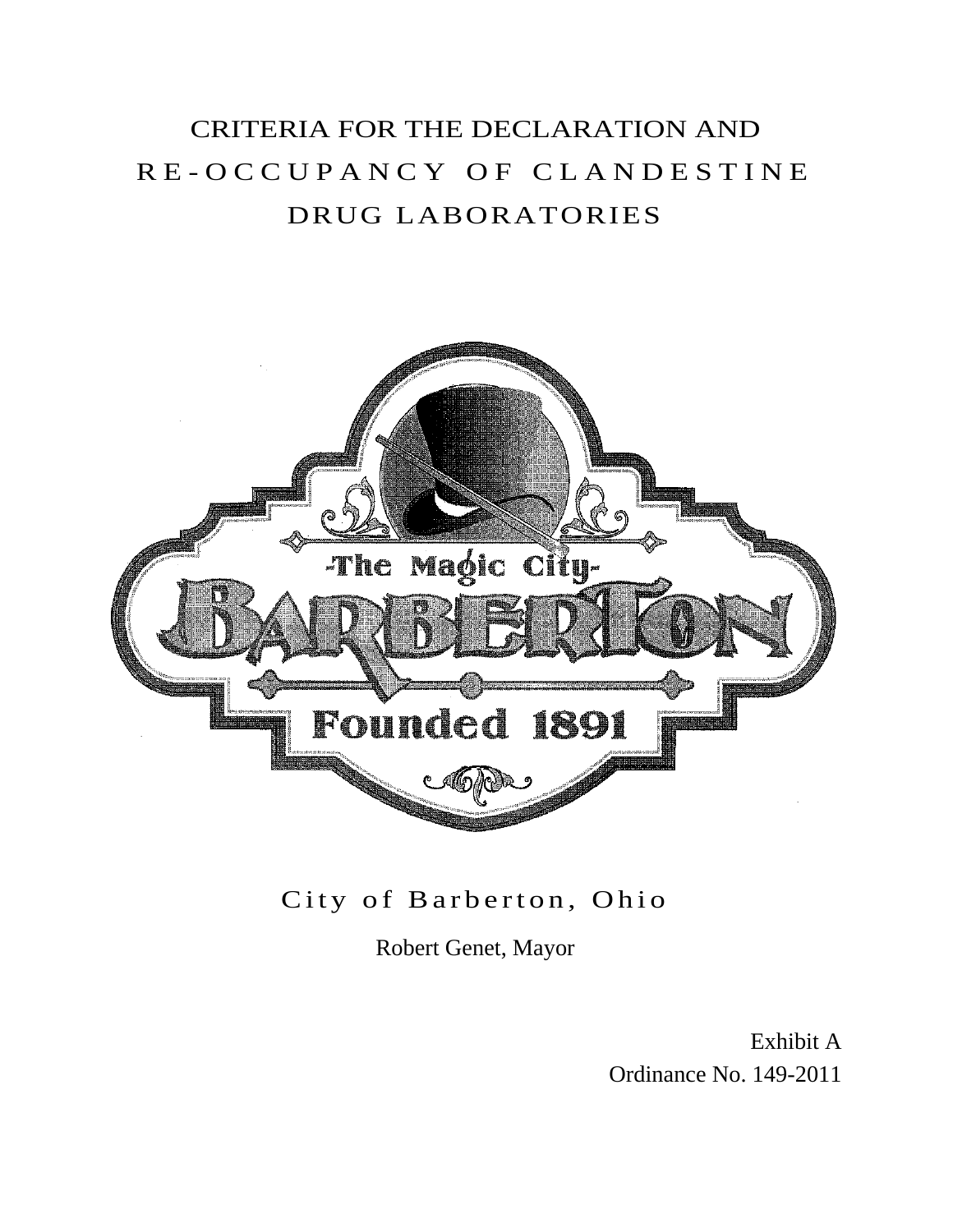#### **I. Scope.**

The criteria contained herein applies to all law enforcement agencies who discover a clandestine drug laboratory, all persons who own a clandestine drug laboratory property, and all persons engaging in remediation of a clandestine drug laboratory.

### **II. Objective.**

Contamination from the operation of clandestine drug laboratories is a serious health and environmental threat. Remediation of the residually contaminated portions of clandestine drug laboratory properties is essential to assure the health, safety and welfare of people and the environment. The objective of these criteria is to provide for the notice of such contamination to potential occupants of the residually contaminated portion of these properties and standards for the assessment and remediation of such properties.

### **III. Definitions.**

The words and phrases used herein are defined as follows:

A. "Certified industrial hygienist" means a person certified in the comprehensive practice of industrial hygiene by the American Board of Industrial Hygiene.

B. "Chemicals and equipment" means the bulk or containerized chemicals, illegal drugs and their precursors drugs, equipment and other items that are found in a clandestine drug laboratory that were used in the manufacture of any controlled substance.

C. "Clandestine drug laboratory" means the unlawful manufacture or attempt to manufacture controlled substances.

D. "Clandestine drug lab site" means any place or area where law enforcement has determined that conditions associated with the operation of a clandestine drug lab exist. A clandestine drug lab site may include dwellings, accessory buildings, accessory structures, a chemical dumpsite or any land.

E. "Chemical dumpsite" means any place or area where chemicals or other waste materials used or produced in a clandestine drug lab have been located.

F. "Controlled substance" means a drug, substance or immediate precursor in Schedules I through V of the Ohio Revised Code Section 3719.41. The term does not include distilled spirits, wine, malt beverages, intoxicating liquors or tobacco.

G. "Law enforcement officer" means any employee of a police or public safety department administered by the state or any political subdivision of the state where the employee is responsible for the prevention and detection of crime and the enforcement of the penal, traffic or highway laws of this state.

H. "Owner" means any person, firm or corporation who owns, in whole or in part, the land, buildings or structures associated with a clandestine drug lab site or chemical dumpsite.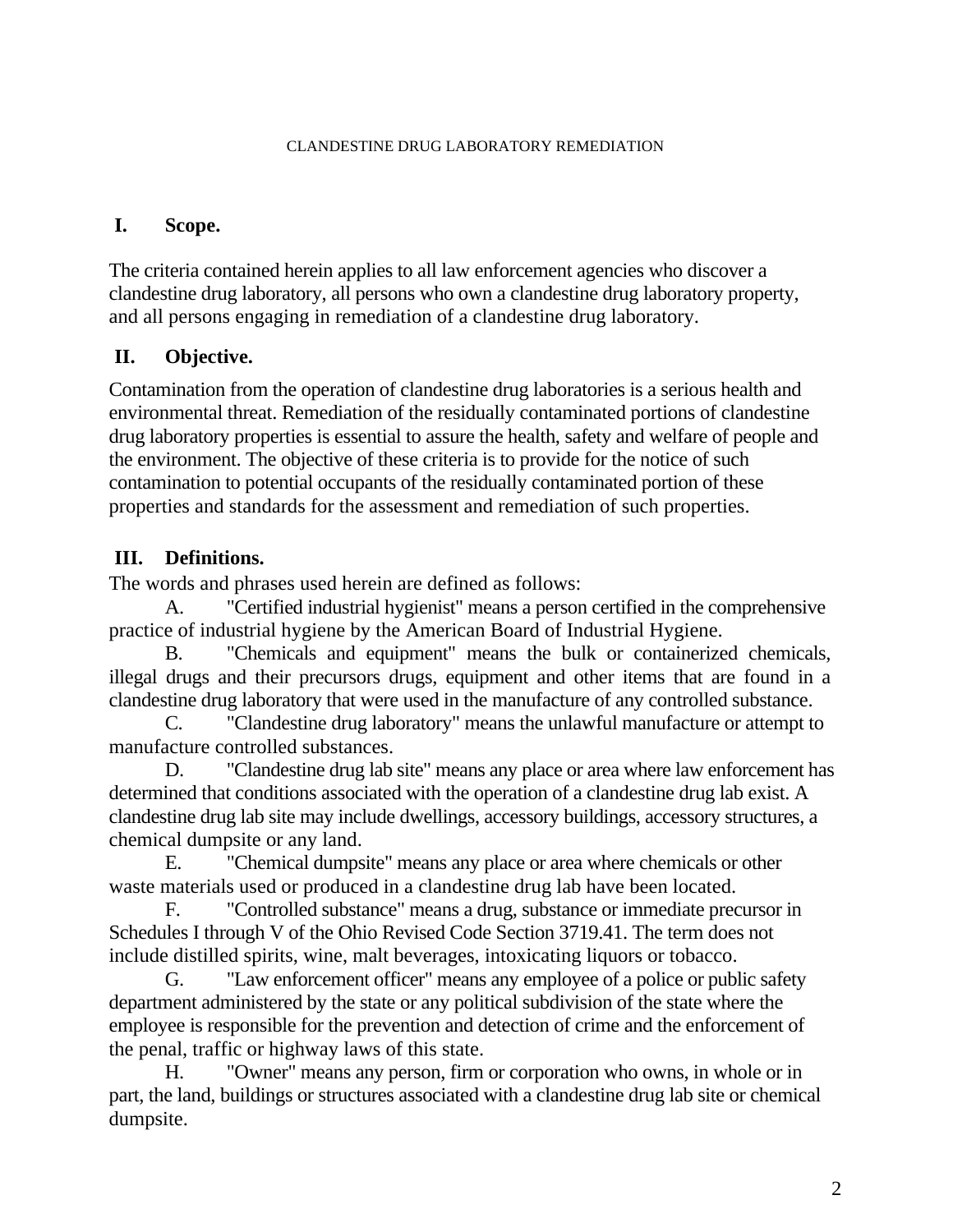I. "Owner's agent" means person designated by the owner to act on behalf of the owner.

J. "Property" means real or personal property, which includes the following:

(1) the area within a structure and the area that surrounds a structure and that is within the land boundary or property lines of any property that can be used for commercial or residential purposes or is occupied by people for any length of time for any purpose, and

(2) a vehicle as defined in Revised Code Section 4501.01.

K. "Remediation" means the cleanup, removal, or destruction of chemicals and equipment or residual contamination at a clandestine drug laboratory site **by a remediation firm** to conform with the remediation standards required by these regulations and any action, including the destruction of property, necessary to investigate, prevent, minimize or mitigate potential damages or injury to human health, the environment, or property that may result from the chemicals or residual contamination.

L. "Remediation firm" means a person or firm that:

(1) performs remediation of residual contamination from the manufacture of any controlled substance or the storage of chemicals or equipment used in manufacturing any controlled substance, or **and**

(2) conducts preliminary assessments or post-remediation assessments, including testing, for the presence of residual contamination from the manufacture of any controlled substance or the storage of chemicals or equipment used in manufacturing any controlled substance.

M. "Residual contamination" means any contaminants associated with manufacturing any controlled substance that are left at a property after the initial removal of chemicals and equipment.

N. "Residually contaminated portion of the property" means the structure or unit where chemicals and equipment were removed and the area of any adjacent structure, unit or land where evidence of residual contamination is observed by a law enforcement agency.

(1) Where chemicals and equipment are removed from a house, mobile home or vehicle, then the entire property, not just the room or rooms in which the chemicals and equipment are found, shall be deemed the residually contaminated portion of the property.

(2) Where chemicals and equipment are removed from a detached shed, garage or other structure and other property on the land are not affected, then the detachedstructure shall be deemed the residually contaminated portion of the property.

(3) Where chemicals and equipment are removed from a hotel or motel room, apartment unit, storage locker or other similar property with controlled-access units and the adjacent rooms or units are not affected, then the contaminated room or unit shall be deemed the residually contaminated portion of the property.

**O. Declaration of Public Nuisance shall be defined the same as "Unfit for Human Occupancy" in the context of 149-2011 and Exhibit A.**

#### **IV. Declaration of Property as a Public Health Nuisance.**

Any clandestine drug lab site or chemical dumpsite identified by law enforcement authorities is hereby declared to be a public health nuisance. Upon identification of such a nuisance, the law enforcement authorities shall notify the Building Commissioner.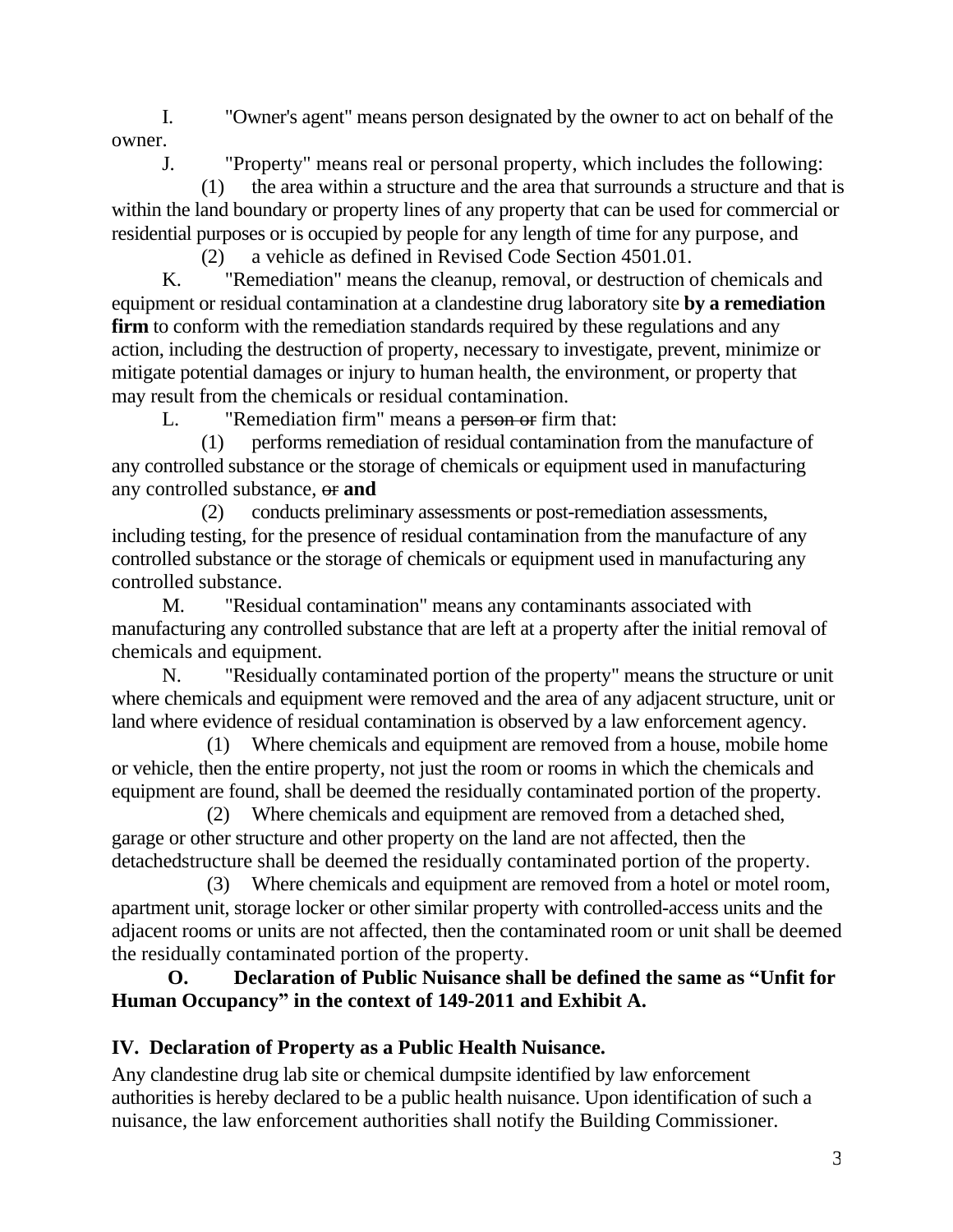#### V. **Declaration of Public Health Nuisance.**

A. Upon identification of a clandestine drug laboratory by a law enforcement agency where chemicals and equipment were removed or residual contamination was observed, the Building Commissioner or his designee shall take the following actions.

(1) Post a Declaration of Public Health Nuisance in a conspicuous place at the clandestine drug lab site.

(2) Deliver a copy of the Declaration of Public Health Nuisance to the owner of the property if the owner is on the site at the time of delivery, the on-site manager if the manager is on the site at the time of delivery or the on-site drop box if available In the case of a tenant-owned unit in a space rented in a mobile home or recreational vehicle park, the Building Commissioner or his designee shall deliver a copy of the Declaration of Public Health Nuisance to the occupant of the unit if the occupant is on site at the time of delivery and to the on-site park landlord if the park landlord is on site at the time of delivery.

(3) Document proof of posting the Declaration of Public Health Nuisance, which proof of posting shall be considered notice to the owner if the owner of the property cannot be identified.

(4) Deliver a copy of the Declaration of Public Health Nuisance to the Barberton Police Department.

B. The Building Commissioner shall send a copy of the Declaration of Public Health Nuisance by certified mail, return receipt requested, to the owner at the owner's last known address contained in records of the county fiscal officer where the clandestine drug lab site is located if the owner of the property is not personally provided a copy of the Declaration of Public Health Nuisance pursuant to subsection A of this section.

#### **VI. Contents of Declaration of Public Health Nuisance.**

The Declaration of Public Health Nuisance required by Ord. No. 149-2011 shall contain the following.

A. The word "warning<sup>s'</sup> in large bold type at the top and bottom of the notice.

- **A. A posting stating unfit for human occupancy per section 108.1.3 of the International Property and Maintenance Code.**
- B. A statement that a clandestine drug laboratory was identified at the property.<br>C. The date of the identification.
- The date of the identification.

D. The address or location of the property where the clandestine drug laboratory was identified. A description of the residually contaminated portion of the property, including a structure, room, apartment or unit number if not the entire structure or property.

E. The name of the law enforcement agency that identified the clandestine drug laboratory and that agency's telephone number.

F. A statement that hazardous substances, toxic chemicals, or other residual public health nuisance from the operation of the clandestine drug laboratory may still be present.

G. A statement that no person other than the owner or the owner's agent may enter, occupy, or use, **or remove any items from** the clandestine drug lab site property or otherwise knowingly and intentionally violate the provisions of the Declaration of Public Health Nuisance until remediation of the residually contaminated portion of the property has taken place in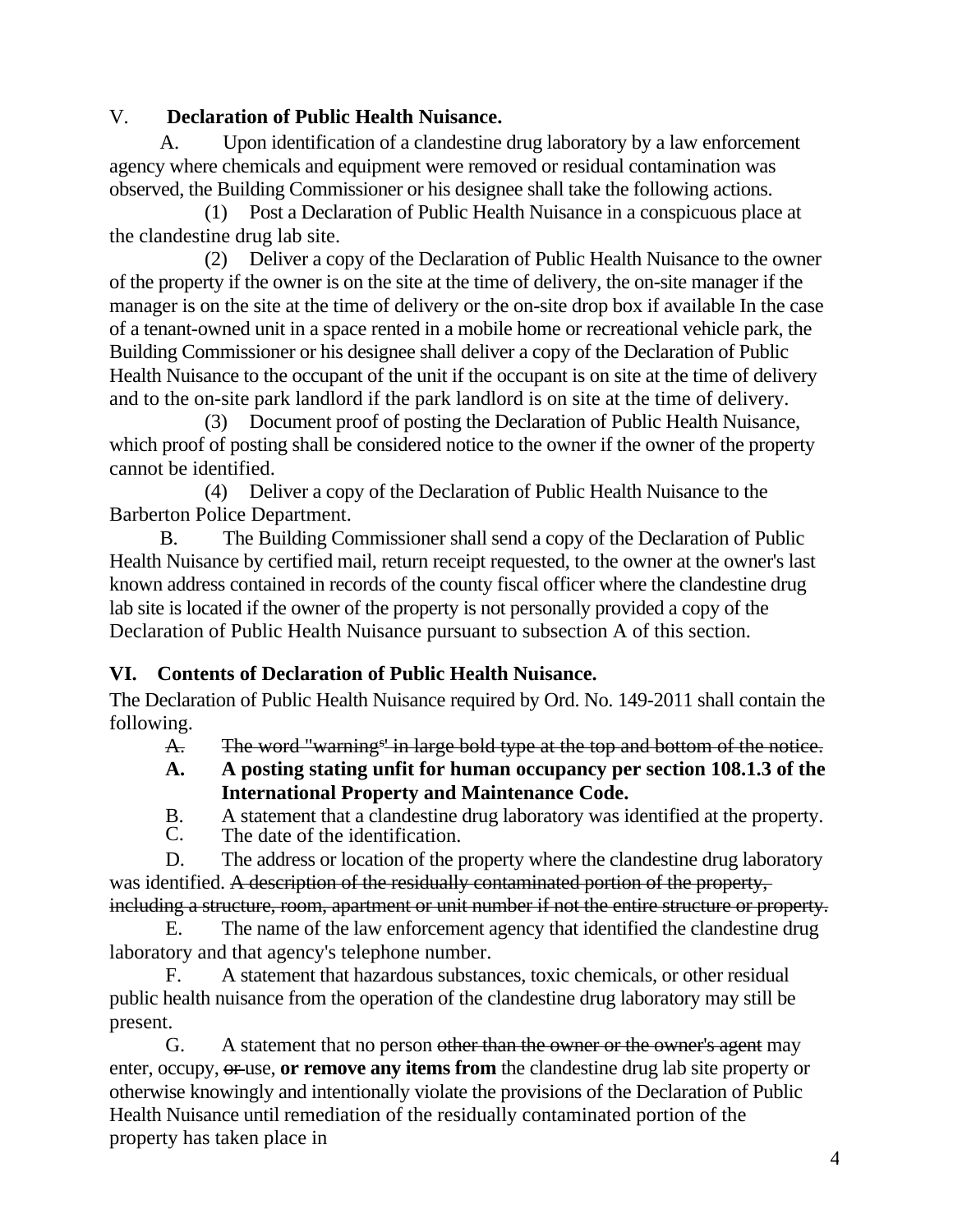accordance with Ord. No. 149-2011**, Exhibit A** and such remediation has been approved by the Building Commissioner.

H. A statement that no person shall knowingly and intentionally disturb the Declaration of Public Health Nuisance **posting of the unfit for human occupancy** posted at the clandestine drug lab site property.

I. A statement that the owner of the property shall remediate **initiate** the **remediation of the** residually contaminated portion of the property in compliance with Ordinance No. 149-2011 and all regulations promulgated thereto **within 7 days of the posting of unfit.**

J. A statement that until remediation is complete, the owner or the owner's agent shall not sell, lease, rent, loan, assign, exchange, or otherwise transfer the property without providing notice of the existence of a clandestine drug laboratory as required by Ordinance No. 149-2011.

K. A statement that failure of the owner to comply with the requirements of this part may result in a fine of up to \$1,000.00 and/or six months in jail.

L. Contact information for the Building Commissioner.

#### **VII. Vacating Declaration Of Public Health Nuisance.**

A. The owner of a clandestine drug lab site property is responsible for providing proof to the Building Commissioner that the property has been remediated in compliance with Ordinance No. 149-2011 and these regulations.

B. Within seven days of the Building Commissioner determining that a clandestine drug lab site property has been remediated in accordance with these criteria, or that no remediation is required, the Building Commissioner or his designee shall notify the owner of the property that the Declaration of Public Health Nuisance has been removed from the property.

#### **VIII. Use And Transfer Of Property.**

A. An owner shall not sell, lease, rent, loan, assign, exchange or otherwise transfer the clandestine drug lab site property unless the owner does the following:

(1) provides written notice to the purchaser, lessee, renter, borrower, assignee, exchange partner or other transferee, with a copy to the Building Commissioner, of the existence of the clandestine drug laboratory; and

(2) receives a written acknowledgment, and provides a copy to the Building Commissioner, that the notice was received by the purchaser, lessee, renter, borrower, assignee, exchange partner or other transferee.

B. A person other than the owner or the owner's agent may not enter, occupy, or use the clandestine drug lab site property or otherwise knowingly and intentionally violate the provisions of the Declaration of Public Health Nuisance until remediation of the residually contaminated portion of the property has taken place. Persons performing work for a law enforcement agency, the City, or a remediation firm are excepted from this prohibition.

C. After the Building Commissioner has approved the remediation and vacated the Declaration of Public Health Nuisance, the owner or owner's agent may remove the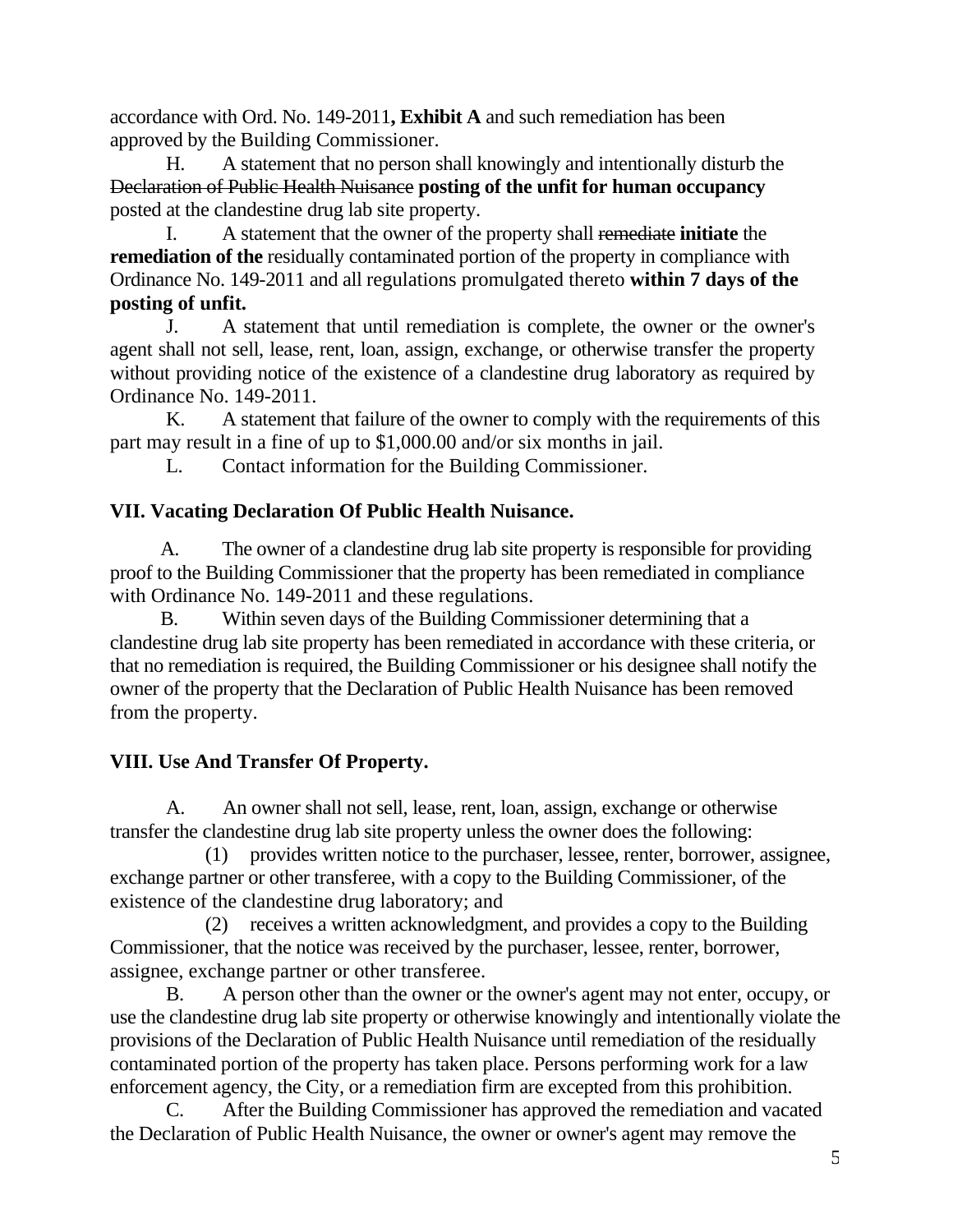Declaration of Public Health Nuisance and allow any person to enter, use, occupy, rent, or sell the property.

#### **IX. Clandestine Drug Laboratory Property List.**

A. The Building Commissioner or his designee shall maintain a list of clandestine drug lab sites on file and for public inspection based on information received from law enforcement agencies.

B. Within ten days of the City notifying the owner that the property has been cleared for re-occupancy, the Building Commissioner or his designee shall indicate in that file and that is open for public inspection that the property has been remediated in accordance with Ord. No. 149-2011 **and Exhibit A.**

C. The Building Commissioner or his designee will also notify other agencies as necessary that the property has been cleared for re-occupancy.

#### **X. Owner Responsibilities For Remediation.**

A. The owner of the clandestine drug lab site property shall retain a remediation firm to perform a preliminary assessment of the residually contaminated portion of the property to determine the extent of the contamination and the nature of the required remediation within 14 **7** days from the date of the Declaration of Public Health Notice to the owner. The preliminary assessment shall be completed within 21 **14** days after delivery of the Declaration of Public Health Nuisance to the owner.

(1) If the preliminary assessment determines that remediation is not required, the owner shall send a copy of the assessment to the Building Commissioner within seven days of receipt of the results of the preliminary assessment, which shall be reviewed by the Building Commissioner.

(2) The owner may choose to forego a preliminary assessment and conduct the remediation in accordance with these regulations.

B. The owner shall retain a remediation firm to conduct the remediation within 14 **7** days of receipt of the results of the preliminary assessment when this preliminary assessment determines that remediation is required. or, in the event where a preliminaryassessment was not performed within 28 days from the date of the Declaration of Public Health Notice to the owner. **In the event that remediation and assessment has not been performed within 28 days of the posting of "unfit" for human occupancy a citation shall be issued to the Municipal Court.** 

C. The owner shall complete remediation and the post remediation assessment in accordance with the requirements of Ord. No. 149-2011 within 90 days from the date of the Declaration of Public Health Notice to the owner or for such other period of time that is approved in writing by the Building Commissioner.

C. The owner shall retain a remediation firm to perform a post-remediation assessment of the residually contaminated portion of the property to determine that the requirements for remediation of residual contamination in these criteria have been met within seven days of receiving notice from the remediation firm that the residually contaminated portion of the property has been remediated.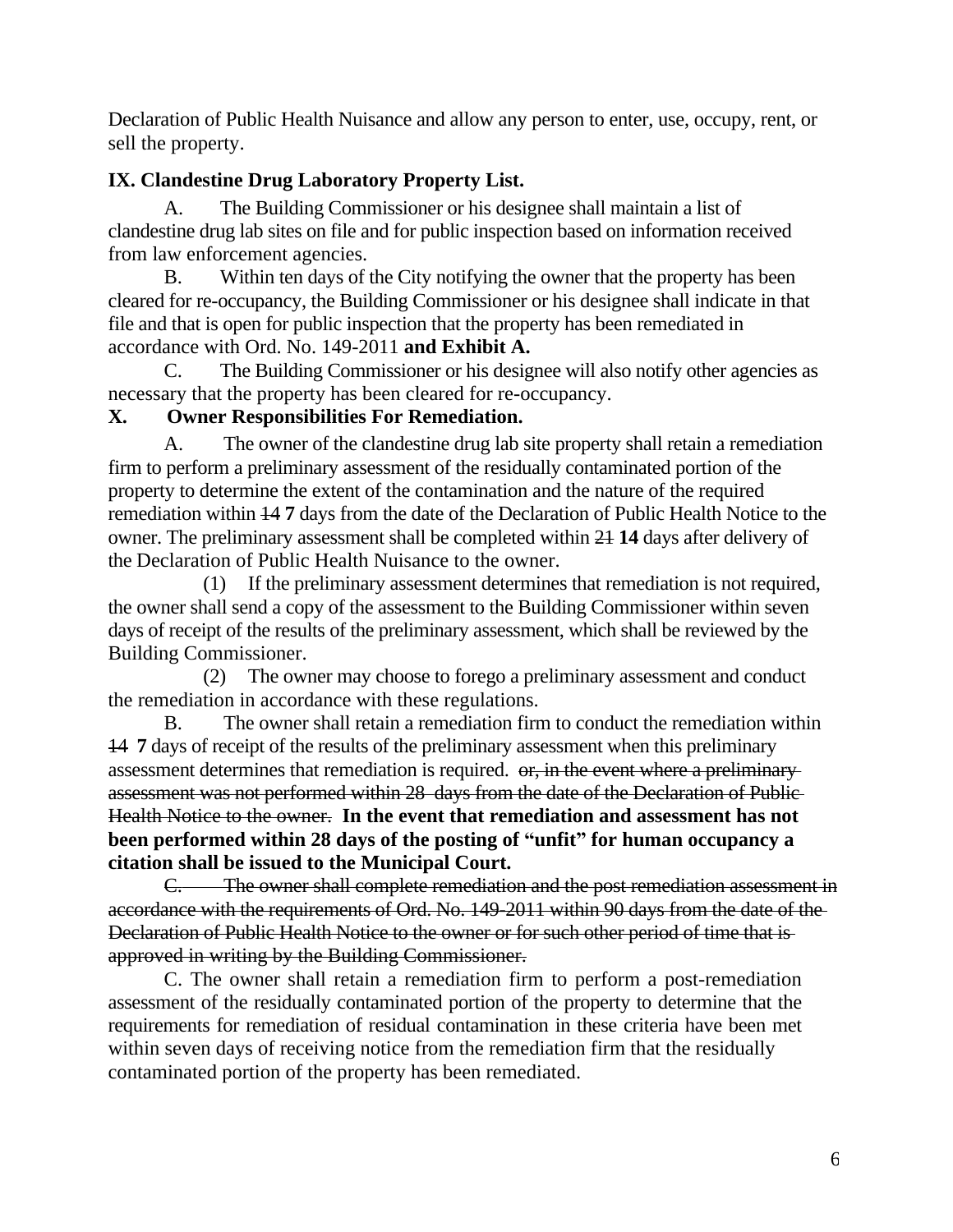#### **XI. Requirements for Remediation of Residual Contamination.**

The evaluation and cleanup of residual contamination found at clandestine drug lab site properties after chemicals and equipment have been removed shall meet the following standards.

A. Remediation Firms.

(1) Any preliminary assessment, remediation, and post-remediation assessment of a clandestine drug laboratory for the purpose of complying with this part shall be performed by a remediation firm that meets the requirements of this subsection. The Building Commissioner must require that the remediation firm performing the preliminary and post-remediation assessments be a different firm than the one that performs the remediation, to ensure independent evaluation of work required and thoroughness of the remediation.

(2) The remediation firm shall be under the direction of a certified industrial hygienist or be approved and currently registered to perform such work with a state, county, or municipal agency during the time the firm participates in the assessment or remediation of residual contamination. A firm's approval, certification, or registration with another state to perform assessments of residually contaminated properties will be accepted as meeting this requirement.

(3) The Building Commissioner may reject or require replacement of a remediation firm if one of the following findings is made:

- (a) criminal activity,
- (b) disregard for public health or the environment,

(c) failure to comply with this section or local ordinances, or (d) noncompliance with health and safety, or environmental rules or standards.

B. Preliminary Assessment of the Property.

(1) The preliminary assessment shall include, but not be limited to, the following elements.

(a) A review of available information such as law enforcement reports and hazardous materials team reports that provide information regarding the manufacturing method, chemicals present, cooking areas, chemical storage areas, and observed areas of contamination or waste disposal.

(b) A physical inspection of the property, including but not limited to living areas, storage areas, plumbing, ventilation systems, septic systems, and outdoor areas, as necessary based on knowledge of the clandestine drug laboratory operation.

(c) Sampling and testing to determine the residual levels of contamination if the preliminary assessment results in a recommendation that no further remediation is required.

(2) A proposed work plan for remediating the residually contaminated portion of the property shall be prepared by the remediation firm that includes a description of the areas to be remediated and a description of the recommended cleanup methods.

(3) The remediation firm shall provide the owner with a written preliminary assessment report that includes the following elements.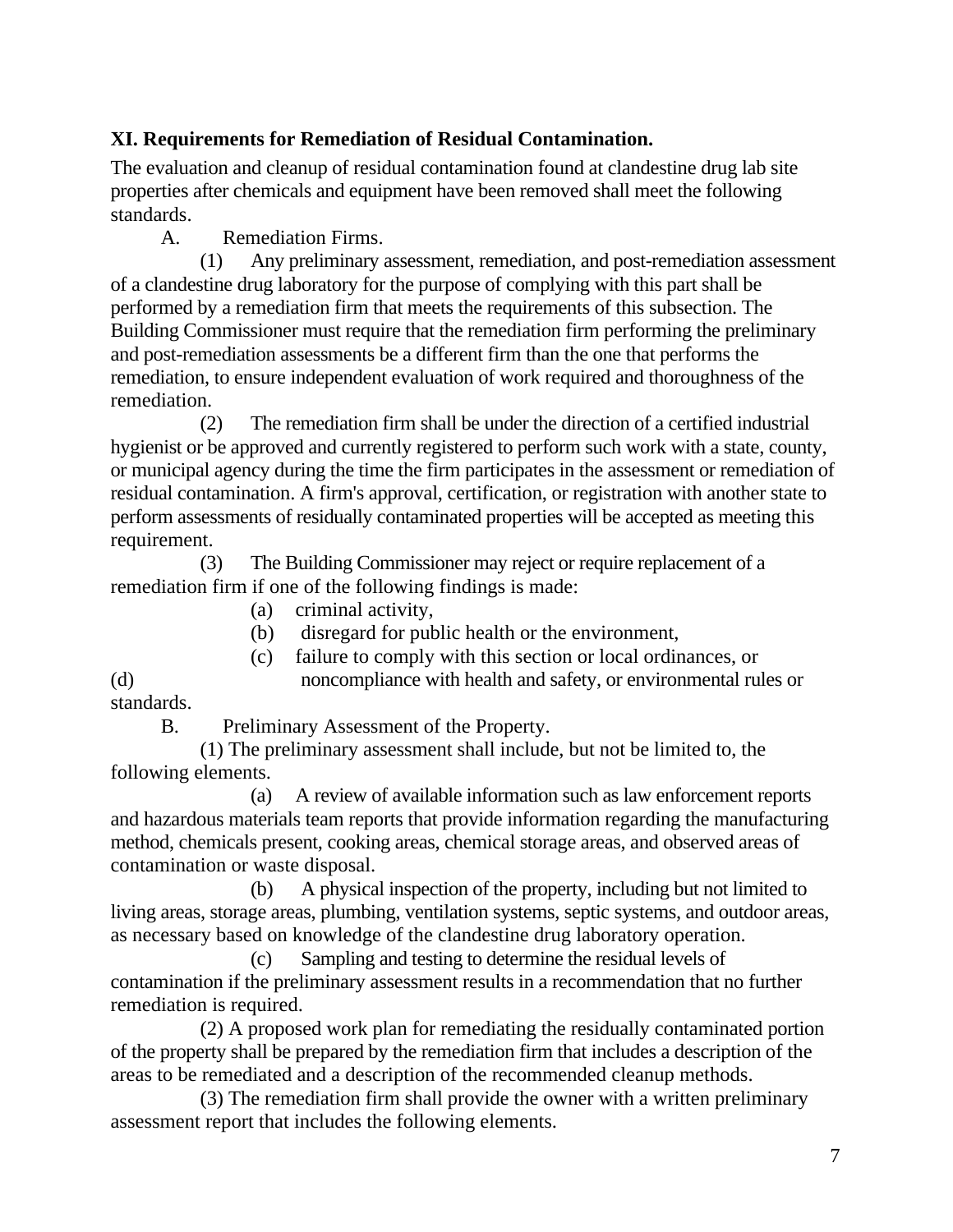(a) Identification of manufacturing methods, chemicals used, and actual and suspected areas of residual contamination or waste disposal based on law enforcement reports, visual observations, and knowledge of manufacturing method(s).

- (b) The results of testing for residual contamination.
- (c) A copy of the proposed work plan.

(4) In the event the remediation firm determines that remediation is not required, the firm shall provide the owner and the Building Commissioner with a written basis for the determination that includes the following statement signed by a certified industrial hygienist or principal in the remediation firm certifying the property meets the requirements in this section and that no remediation is required. *Remediation firm's certification:* "I hereby declare that I am a certified industrial hygienist or a principle in an approved remediation firm and that this report fully and accurately describes the preliminary assessment of the clandestine drug lab site property named in the report. I certify that I have reviewed the results of the assessment, including the sampling and testing results, and find that the property meets the clearance levels required by the City of Barberton for remediation of residual contamination and does not require further remediation."

C. Remediation of the Residually Contaminated Portion of the Property. Once chemicals and equipment removal is completed by the law enforcement agency or hazardous materials team, the owner shall have a remediation firm remove and dispose of, or clean, the portions of the property with residual contamination. Both the interior and exterior residually contaminated portions of the property shall be decontaminated in accordance with these criteria. Cleanup activities must be repeated until testing indicates that contamination levels are below the clearance levels herein.

(1) Interior Declaration. The Declaration of the Interior for a residually contaminated portion of a property that will be occupied by people for any length of time for any purpose shall meet the clearance levels listed below. At a minimum, the following steps shall be taken to decontaminate the interior of a clandestine drug laboratory property.

(a) Ventilate the property to remove or lower levels of residual volatile organic compounds in indoor air.

(b) Decontaminate or discard interior furnishings and household contents including, but not limited, to carpets, drapes, and furniture.

(c) Decontaminate structural features and surfaces paying particular attention to heavily contaminated areas such as those locations where the manufacturing occurred, or where chemicals were stored, mixed or disposed.

(d) Decontaminate interior surfaces of heating, ventilation and air conditioning systems and plumbing drain lines and traps that are impacted by residual contamination.

(e) Remove or seal interior surfaces where residual contamination can not be effectively removed by cleaning.

(2) Exterior Declaration. Waste from clandestine drug laboratories are typically disposed of by dumping into indoor plumbing drains that empty either into a city sewer system or an onsite septic system or dumping on the ground into burn or burial pits. If evidence of exterior contamination is found at a clandestine drug laboratory property, the remediation firm shall respond as follows.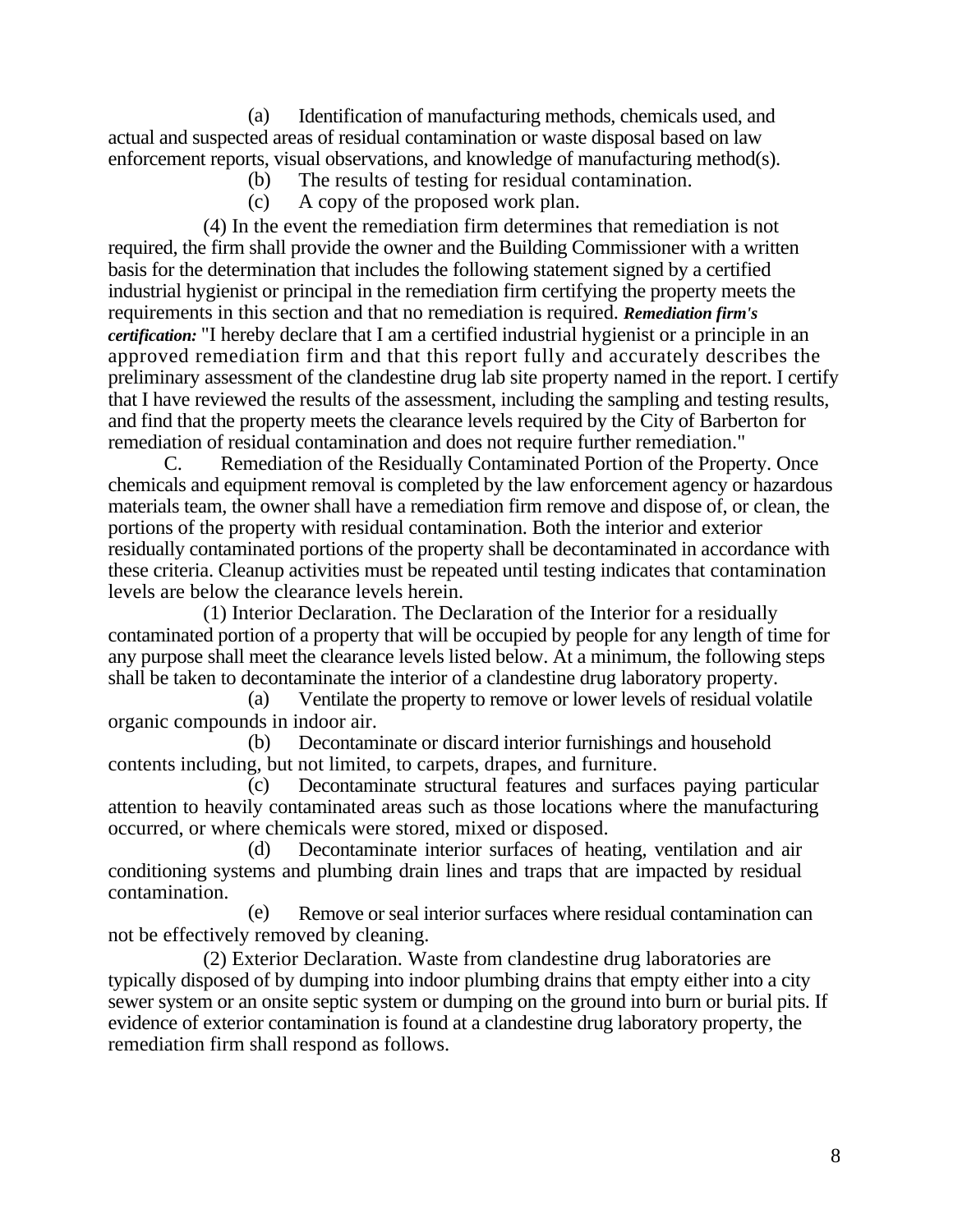(a) Collect and analyze soil samples from areas where there is evidence that clandestine drug laboratory wastes have been directly disposed on the ground.

(b) Collect and analyze samples from septic tanks and drain fields if

(c) Collect and analyze samples from all wells within 100 feet of impacted septic systems, drain fields, and disposal areas for contaminants of concern.

(d) Contact the Building Commissioner or his designee for information on media-specific cleanup requirements.

(3) Vehicle Declaration. For vehicles, including recreational vehicles, campers and trailers, the remediation firm shall follow the requirements listed in Paragraph  $(C)(1)$ above, for interior declaration. The cost of remediation may not be cost effective for many vehicles, in which case the entire vehicle shall be demolished.

(4) After the remediation is complete, the remediation firm shall notify the owner that the property is ready for post-remediation inspection.

D. Post-Remediation Assessment of the Property.

present.

(1) The post-remediation assessment shall include, but not be limited to, a visual inspection, review of the scope of remediation work performed, and testing necessary to certify compliance with the requirements for remediation of residual contamination in this section.

(2) Samples must be collected from the property interior and submitted to a laboratory for analysis. If the results show that the clearance levels listed in below have not been achieved, further remediation shall be performed as necessary to achieve the clearance levels.

(3) When the remediation firm determines that the remediation of the residually contaminated portion of the property was completed pursuant to the requirements for remediation of residual contamination in these criteria, a final remediation report with a statement signed by a certified industrial hygienist or principal in the remediation firm certifying the remediation of the residually contaminated portion of the property was completed pursuant to the requirements for remediation of residual contamination shall be prepared. The remediation firm shall deliver the remediation report or send the report by certified mail to the owner and the Building Commissioner within 21 days of completion of the remediation. The remediation report certifying that remediation of the residually contaminated portion of the property shall not be in lieu of any certificate of occupancy or any building inspection, if required.<br>(4) The remediation firm

The remediation firm preparing the remediation report shall maintain that document and all supporting materials for three years.

E. Remediation Report. The remediation report shall include the following information and documentation.

(1) Information demonstrating the remediation firm's qualifications, the name and qualifications of the certified industrial hygienist or other principal of the remediation firm, and the names and training records of the onsite supervisor and workers that performed the remediation services on the residually contaminated portion of the real property.

(2) Complete identifying information of the real property such as street address, mailing address, owner of record, legal description, county tax or parcel identification number, or vehicle identification number if appropriate.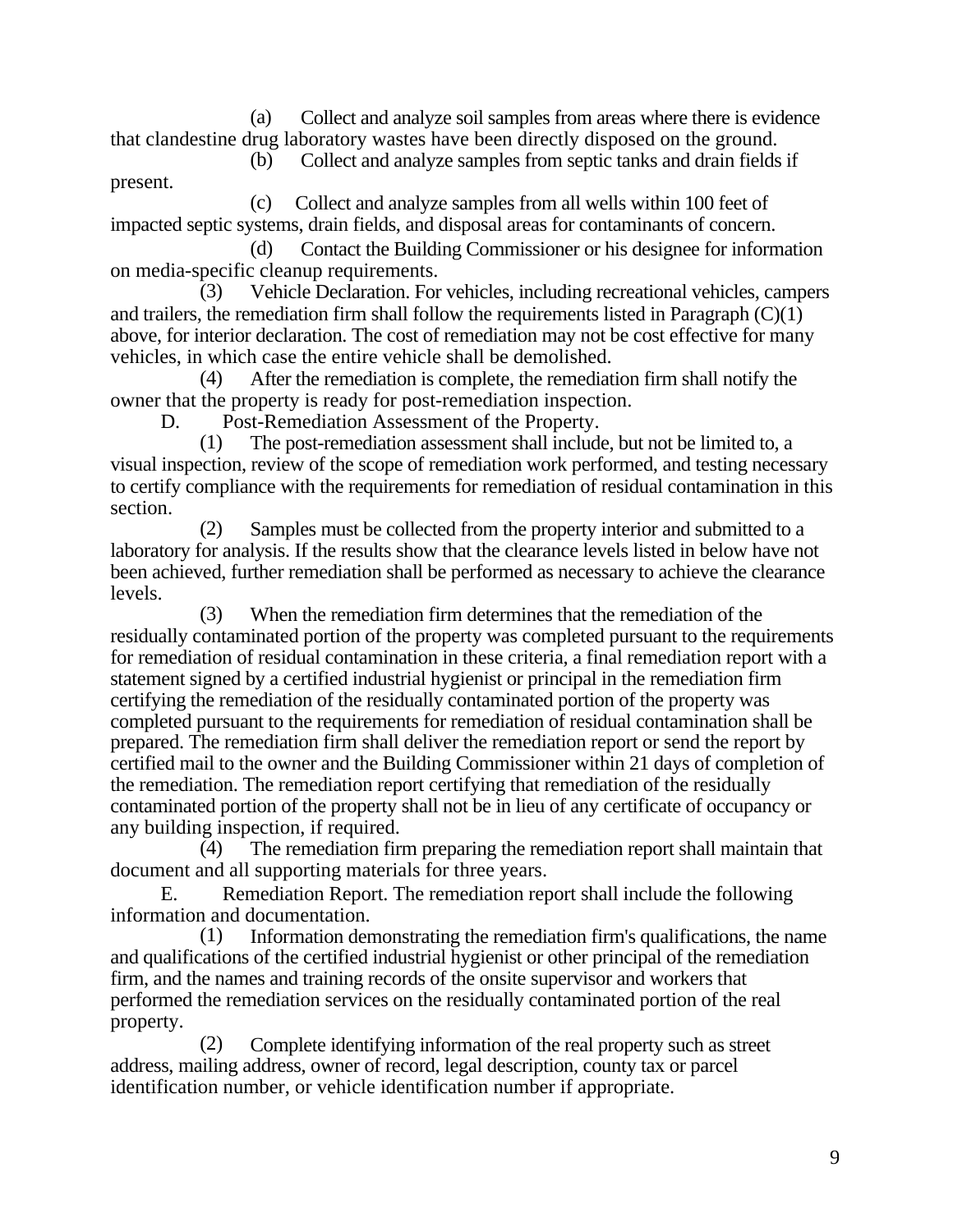(3) A copy of the final remediation work plan.

(4) A summary of the remediation services completed on the residually contaminated portion of the real property, and any deviations from the approved work plan.

(5) Photographs documenting the remediation services and showing each of the sample locations, and a drawing or sketch of the residually contaminated areas that depict the sample locations.

(6) Diagram showing locations of all wells on the property and all wells on properties within 250 feet of any septic system, drain field, waste disposal areas on the subject property.

(7) A copy of the sampling and testing results and a copy of the chain-ofcustody documents for all samples from the residually contaminated portion of the real property.

(8) A summary of the waste characterization work, any waste sampling and testing results, and transportation and disposal documents, including bills of lading or manifest, weight tickets and waste receipts for all materials removed from the property.

(9) The following statement signed by a certified industrial hygienist or principal in the remediation firm certifying that the residually contaminated portion of the property has been remediated in accordance with these criteria. *Remediation firm's certification:* "I hereby declare that I am a certified industrial hygienist or a principle in an approved remediation firm and that this report fully and accurately describes the remediation of the clandestine drug lab site property named in the report. I certify that I have reviewed the results of the remediation, including the post-remediation assessment results, and find that the remediation was completed pursuant to the requirements for remediation of residual contamination of the City of Barberton."

#### **XII. Clearance Levels for Residual Contamination.**

At a minimum, the remediation firm shall conduct sampling and testing for all of the constituents listed below unless evidence indicates that such constituents were not used in the operation of the clandestine drug laboratory. All interior areas of the residually contaminated portion of a property that will be occupied by people for any length of time for any purpose and all furnishings and materials intended for reuse shall meet the following post-remediation clearance levels.

| Constituent                        | <b>Clearance Level</b>      |
|------------------------------------|-----------------------------|
| Unlawfully manufactured controlled | Surface area wipe <1.0      |
| substance or its precursor drugs   | iitg/ft2                    |
| Volatile organic compounds (total) | Indoor air $<$ 1 part per   |
|                                    | million                     |
| Lead (total)                       | Surface area wipe $< 40$    |
|                                    | $\frac{u g}{f t}$ ft2       |
| Mercury (vapor)                    | Indoor air $< 0.3 \mu g/m'$ |
| Corrosives                         | Surface pH of 6.0 to 8.0    |